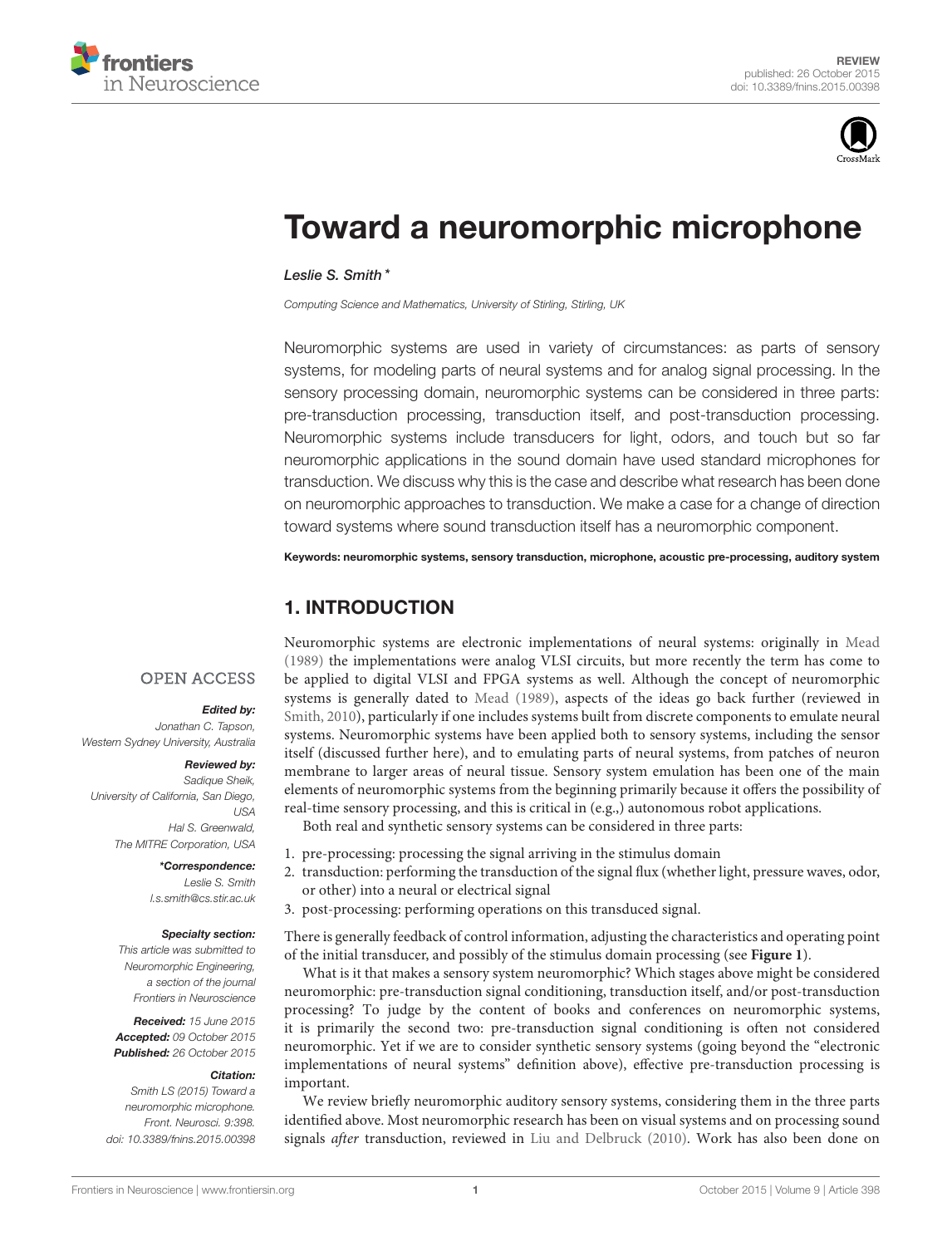

<span id="page-1-0"></span>neuromorphic olfactory transduction and post-processing (see [Persaud et al., 2013\)](#page-9-2), and there is also some work on tactile systems (reviewed in [Saccomandi et al., 2014\)](#page-9-3), and on echolocation (see [Horiuchi, 2005\)](#page-8-1).

Neuromorphic systems for many types of animal senses have been implemented, but although visual, olfactory, and to some extent tactile systems have included specifically developed transduction elements, auditory systems so far have almost always used standard microphones as the signal transducer (step 2 above). Most of the work on neuromorphic auditory transduction is on physical modeling of the cochlea and organ of Corti structures. Whether or not post-transduction processing is described as neuromorphic is generally a matter of the nature of the processing technique. If the processing is analog, or if it is digital hardware following a biologically inspired mode of processing, then it is often considered neuromorphic, whereas if it is purely software based, or if it is based on non-biologically inspired processing techniques, like Fourier transforms, it is not usually considered neuromorphic.

This review is organized as follows: Section [2](#page-1-1) discusses auditory processing before transduction. Section [3](#page-2-0) discusses animal auditory transduction and neuromorphically implemented versions of auditory transduction. Section [4](#page-6-0) briefly discusses processing after transduction. Section [5](#page-7-0) concludes by considering ways forward for neuromorphic microphones.

## <span id="page-1-1"></span>2. PROCESSING PRIOR TO **TRANSDUCTION**

Both animal sensory systems and engineering implementations of sensory systems generally "process" the stimulus prior to

transduction. This involves concentrating, altering, or focussing the signal (in the signal domain) in some way so that the greatest amount of useful information can be taken from the transducer(s) output by later processing. Animals often use this as part of active perception, hence the feedback loops in **[Figure 1](#page-1-0)**. We briefly review signal domain pre-processing for the auditory modality, and then consider the similarities and difference across domains.

The auditory periphery of animals modifies the auditory pressure wave before it reaches the transducing system: in humans, the head, the ridges in the pinna, and the shape of the auditory canal differentially reflect and refract the signal in different parts of the spectrum on its way to the eardrum (tympanum) which is the beginning of the transducer itself. The precise characteristic depends on the direction of the sound source. This results in the so-called head-related transfer function (HRTF), characterizing the way in which the spectral distribution of a wideband signal is modulated by the relative location of the sound source to the tympanum. This aspect of the HRTF results in the same wideband sound having different energy distributions across the spectrum at the tympanum depending on the sound source location, and in particular making these generally different between the two ears. Animals also make gross ear, head, and body movements to alter the signal (differently) at each ear, and hence to assist them in locating the sound source they are interested in. Animals generally have two ears, and the relative difference in spectral energy is a fairly reliable cue for sound source location, partly because most sound signals of interest are wide-band, and partly because the head shadow will ensure that the HRTF is quite different for each ear. This provides the interaural intensity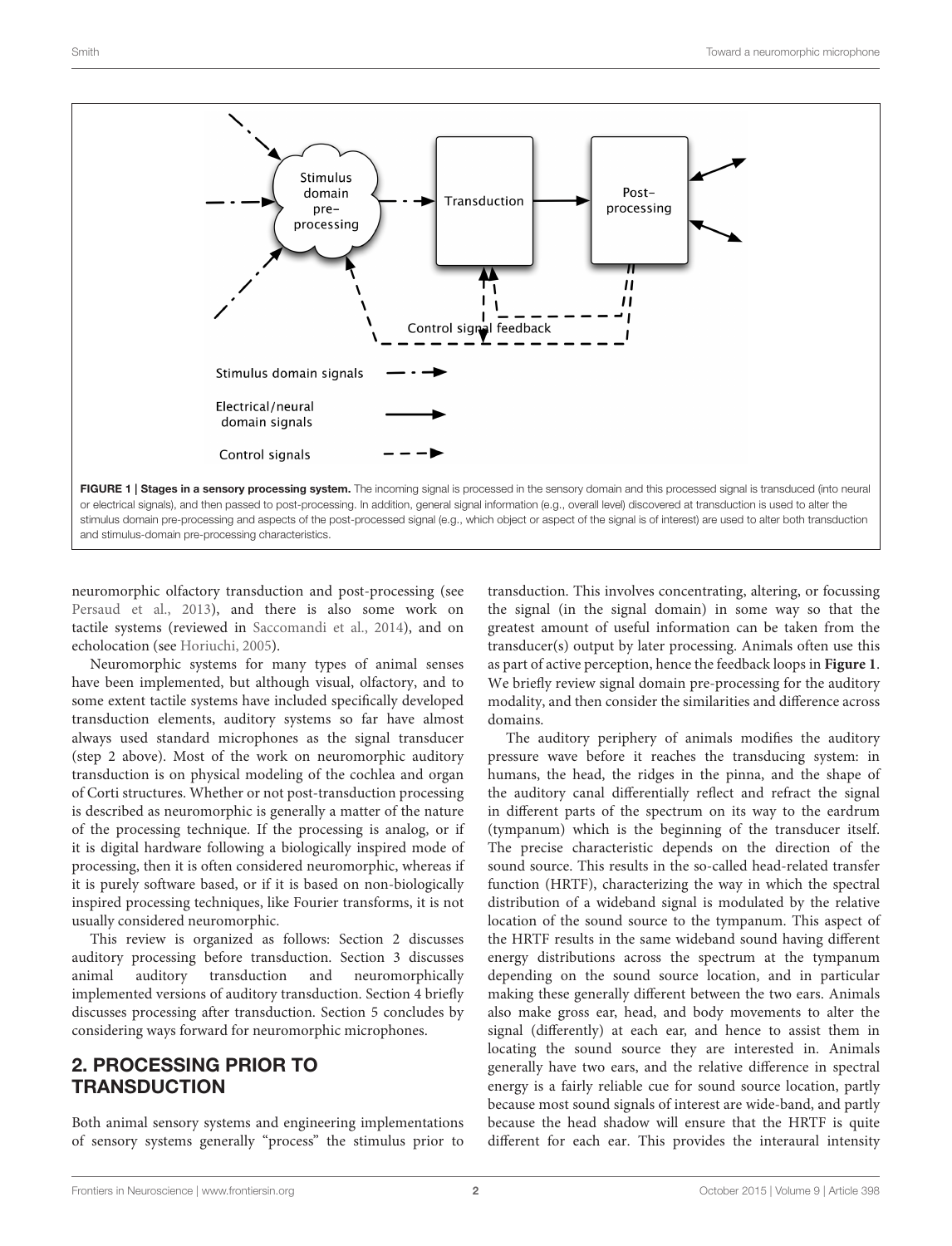difference (IID) that is an important cue for sound direction finding.

In addition, where there is more than one sensor (and more than one pre-processing system), another cue is available. The time of arrival at each sensor will generally be different because the path lengths are different. This time difference [the Inter-aural Time Difference (ITD), sometimes called the Time Difference of Arrival (TDoA)] is generally between 10 and 600  $\mu$ s (for humans), and although this is a very short time difference by biological standards, brains have adapted by creating some very rapidly responding circuitry (discussed in [Graham et al., 2001\)](#page-8-2). Echolocating animals take this one stage further and emit sounds, and then analyse the reflections to interpret their environment. Further, they dynamically alter both the sounds they make (see [Surlykke and Moss, 2000\)](#page-9-4), shortening or lengthening the pulse duration and the shape of the beam in which they are emitted (see [Kounitsky et al., 2015\)](#page-8-3) by altering mouth shape.

The middle ear can also modify the signal prior to transduction. The stapedius reflex rapidly reduces the intensity of particularly large sounds by stiffening the middle ear transmission chain. The primary purpose of this seems to be protection of the sensitive organ of Corti.

For engineering implementations, the purpose of pretransduction processing may be to concentrate the sound from one direction at the transducer (hence enabling other sounds to be ignored), and/or to provide cues for the location of sound.

In the former case, multiple microphone arrays may be used to create a system which is sensitive to sound from one particular direction: this can be enhanced using reflectors as well (there is a good historical discussion of this in the acoustic radar section of the museum of retro technology website at [http://www.douglas](http://www.douglas-self.com/MUSEUM/museum.htm)[self.com/MUSEUM/museum.htm,](http://www.douglas-self.com/MUSEUM/museum.htm) since this approach was used in tracking planes in wartime, with trained operators instead of transducers and post-processing).

In the latter case, pre-transduction processing (neuromorphic in the sense that it is modeled on animal hearing) usually means using a pair of microphones each possibly incorporating a reflector system so that both the inter-aural time difference (ITD) and across-spectrum inter-aural intensity difference (IID) provide good cues for sound location. [Pu et al. \(1997\)](#page-9-5) use a pair of microphones with a reflector at each to emulate aspects of the HRTF and hence determine IID to find the direction of single speech utterances in quiet over a few 100 ms. Smith and Collins [\(2007\)](#page-9-6) use a pair of omnidirectional microphones mounted on a flat panel to provide the ITD cue for sound source location. They also use post-transduction neuromorphic processing to enhance these cues. Given two microphones, the appropriate cues for sound source localization can be provided to a transducing system, although it is important to note that finding the ITD cues requires maintenance of the fine time structure of the sound. The cues might be enhanced by allowing the system to move the microphones and/or alter the reflector structure at each microphone, implementing active hearing and thus enabling rapid changes to be made to the pre-transduction system, so providing extra cues for sound location discovery. A very recent variant on this is to use a metamaterial based waveguide system that attenuates different parts of the spectrum in a direction sensitive way [\(Xie et al., 2015\)](#page-9-7). For broadband sounds (like speech) this can be used to differentially amplify sound from one particular direction.

#### 2.1. Similarities and Differences from Other Sensory Domains

In the auditory domain, the primary purpose of pre-transduction processing is to assist with sound source localization. There are similarities in the aims of the pre-processing techniques in other modalities because they also help address the where task.

The equivalent in the visual domain is the adjustment of eye or camera direction and of focus using a lens; in the olfactory domain the ability to sniff in different directions, and in the tactile domain, the movement of the sensors till they touch the object of interest. In all of these, the aim is to discover the location of entities, (whether sound sources, or visible or touchable objects, or odors), relative to the animal (or machine). These similarities reflect the importance of localization in different sensory domains. Further, in both animal vision and audition, there is machinery in place to attenuate the the incoming signal to avoid swamping the transducer itself. This is also the case in neuromorphic visual systems, but not so far in auditory systems, primarily because of the difficulties involved in adjusting the signal level prior to transduction.

There are however, major differences as well: there is no equivalent of focus in the olfactory domain, for example, and while turning the head (or the camera) entirely alters what is seen, the effect of turning the head on auditory signals is much more subtle, relating to alterations in the IID and ITD cues.

## <span id="page-2-0"></span>3. TRANSDUCTION

We briefly review auditory transduction in mammals, and then discuss neuromorphic auditory transduction.

#### <span id="page-2-1"></span>3.1. Auditory Transduction in Mammals

Biological transduction systems consist of structures with specialized transduction cells embedded in them. These cells turn what is being transduced (sound, light, or odorants, for example) into neural signals. They are often highly sophisticated, which is not surprising given that they are crucial for the organism's survival, and have been evolved over millennia to be as effective as possible. This is not the place for a full review of these structures: details of the visual, auditory, olfactory, and tactile systems, and the transduction cells can be found in appropriate textbooks (e.g., Part V of [Kandel et al., 2012\)](#page-8-4). What is common to them all, however, is that the transduction element is embedded in a cell that interacts with other cells, including nerve cells, to create a pattern of spikes or neuro-electrical signals.

Unlike microphones and cameras, neural auditory and visual transducers do not produce outputs which can easily be reconstituted into sounds or images. In the auditory system, the output (on the approximately 28,000 type 1 fibers of the auditory nerve) is a spiking signal. Each inner hair cell (IHC) transducer is innervated by 20–30 such fibers, so that the signal from each transducer results in up to 30 spike trains. The changes in the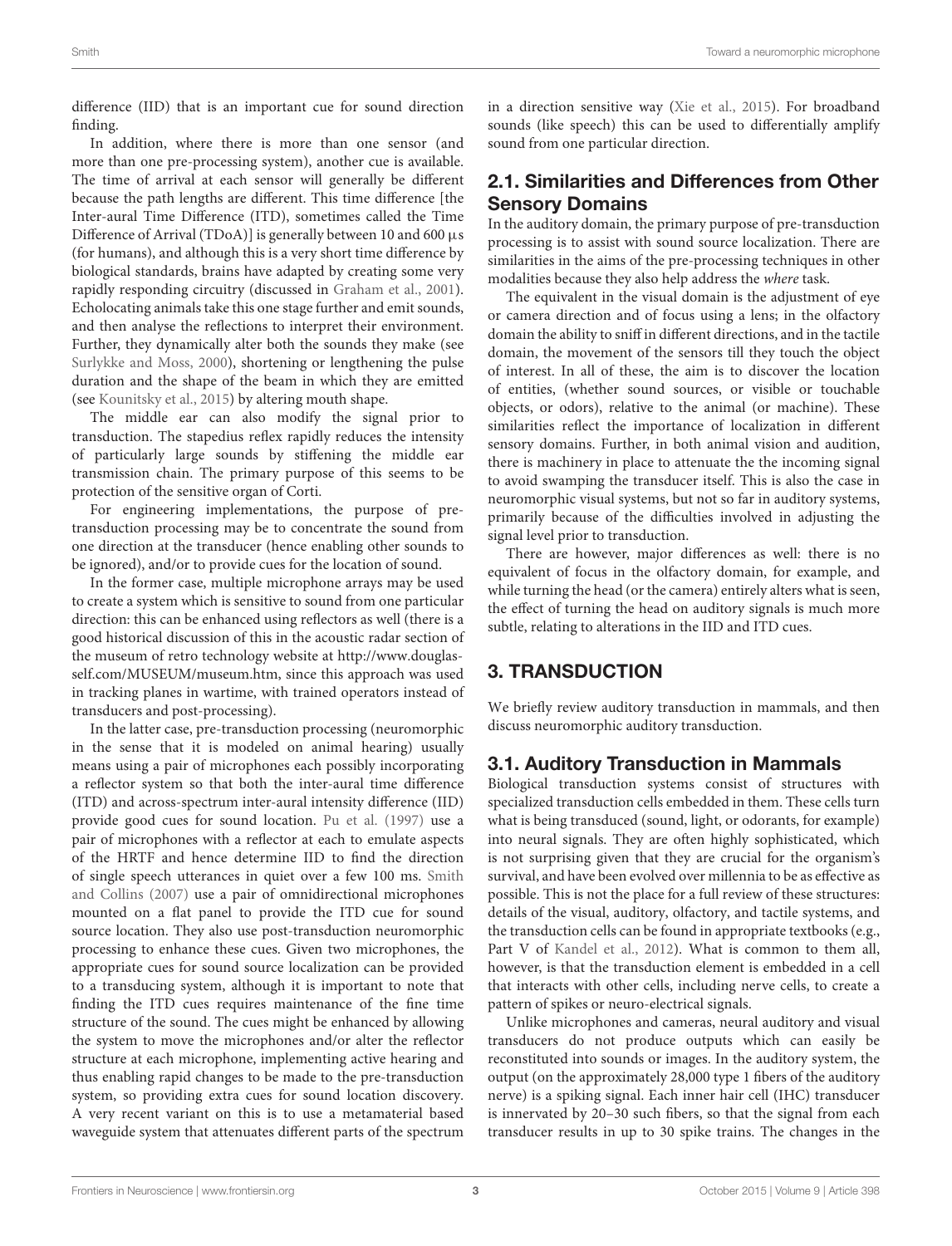depolarization of the IHC result from the movement of the hairs (cilia). When each is displaced in one direction, ionic channels open allowing influx of  $K^+$  ions, and these channels close when the hair is displaced the other way. The type 1 auditory fibers code the level of depolarization at the hair cell: some fibers have a high spontaneous rate (firing rate in silence) and this increases and saturates at low signal levels, while others have lower spontaneous rates, but only saturate at much higher levels of sound. This enables the auditory nerve to cope with the large dynamic range of sounds that the environment produces. In addition, because of the nature of the cochlea as a series of high-pass filters the frequency response of each IHC transducer is asymmetric: it falls off rapidly as the frequency of the signal passes the most sensitive frequency of the IHC. In addition, the cochlea is active: the type 2 fibers of the auditory nerve innervate the outer hair cells, causing them to alter the damping of the membranes of the organ of Corti, resulting in a decrease of the Q (sharpness) of the frequency response of the IHCs as the signal level in that part of the spectrum increases. Because of the rectifying property of the depolarization of the hair cell, at lower frequencies (up to about 2 kHz in humans) the spikes on the type 1 fibers are in phase with the signal at the IHC. Thus, the output from the cochlear auditory transducer is about 28,000 spike trains, which together code the level of signal at each of the approximately 3000 IHCs. Together, they code the level of signal at each IHC, and, for lower frequencies, they also code the phase of the signal [\(Fuchs, 2010\)](#page-8-5). At higher frequencies, they can code the envelope of the signal with about 2 ms precision [\(Dreyer and Delgutte, 2006\)](#page-8-6).

Only aspects of the signal recoverable from the neural coding produced by the transducer are available for later processing. In that sense, what is produced by the transducer defines what is available in the neural system. Clearly, this requires appropriate sensitivity at transduction where the cells convert the original signal to neural signals. It is therefore unsurprising that very specialized transducer cells (and supporting cellular structures) are found in many animals, allowing further neural processing to achieve very great precision in sensory interpretation.

## <span id="page-3-0"></span>3.2. Neuromorphic Auditory Transduction

A variety of device types, often specialized transistors, have been used to convert sound, light, and odorant concentration into electrical signals: in addition, piezoelectric and capacitative effects have also been used in the tactile domain. Specialized phototransistors (plus some circuitry) have been used in the vision domain since [\(Mead and Mahowald, 1988\)](#page-9-8). In the olfactory domain, specially coated transistors, which alter their conductance characteristics as the coating absorbs the odorant molecules or ions to which they are sensitive are often used. These may be ion-sensitive field effect transistors (ISFETs), described in [Nakazato \(2009\)](#page-9-9). In the tactile domain, special-purpose mechanical transducers have been built, allowing emulation of both skin and vibrissae-based tactile systems. These have used a range of effects to create an electrical signal, from capacitance to piezoelectric to inductive and optoelectric effects, as described in [Lucarotti et al. \(2013\)](#page-8-7).

Unlike the above sensory systems, neuromorphic auditory systems have not in general used a special transducer. Instead, they use a microphone to convert the audio pressure wave into an analog electrical signal. There are many different types of microphones, but their primary focus has always been accurate reproduction of the original pressure wave as an analog electrical signal, providing a single (analog) output. They are generally designed to have either a flat omnidirectional response (so that they are approximately equally sensitive to pressure waves at all frequencies, arriving from all angles), or to be essentially unidirectional (often with a cardioid response characteristic, though still with a flat frequency response), so that they pick up pressure waves primarily from a single direction. In that sense the (packaged consumer) microphone includes a small amount of auditory signal preprocessing.

But why is there so little work on neuromorphic auditory transducers? One reason is that microphone technology is very well-developed, reaching back to the late 1870's (see [Berliner,](#page-8-8) [1891:](#page-8-8) for comparison, J. N. Shive discovered the phototransistor in 1948). There have been many developments since then, so that modern microphones are cheap, small, robust, and easily available. Another reason is that signal processing enables the creation of multiple signals from the initial microphone signal, with (for example) each signal containing only spectral content in some specific band. A very considerable body of work exists on taking the analog output from a microphone (generally amplified first), digitizing it, and passing it through various types of filter banks, (as discussed in [Patterson et al., 1995,](#page-9-10) and reviewed in [Lyon et al., 2010\)](#page-8-9), and then coding it as a set of sequences of spikes, like the type 1 auditory nerve fiber output discussed in Section [3.1.](#page-2-1)

What advantages might there be in a truly neuromorphic microphone?

There are two particular capabilities that a truly neuromorphic microphone might have: the capability to perform active auditory sensing, and the capability to use multiple transducers sensitive to different parts of the spectrum. In active auditory sensing some of the transducer characteristics are changed (generally rapidly) because of changing auditory circumstances: for example, the sensitivity may be decreased when the sound level is high in some localized part of the spectrum. The use of multiple transducers (each sensitive to different parts of the auditory spectrum, either because each receives signals in a different part of the spectrum, as a result of acoustic pre-processing, or because each transducer is only sensitive to some part of the auditory spectrum) can also permit the reduction of masking of important quiet signals that occur near to (spectrally and/or temporally) louder signals. While it is true that such masking does occur in animals as well, it is still possible for animals to hear relatively quiet sounds in a noisy environment.

It can be argued that signal processing can achieve both of these capabilities. This however implies highly adaptive signal processing, rather than the fixed-program signal processing currently used. Further, where the overall level of the signal is very large, microphones may start to distort, whereas if multiple transducers with different spectral sensitivities (from, for example, acoustic bandpass filtering) are used, this distortion would be limited to the transducers in the spectral area where the signal is very large, decreasing the likelihood of saturation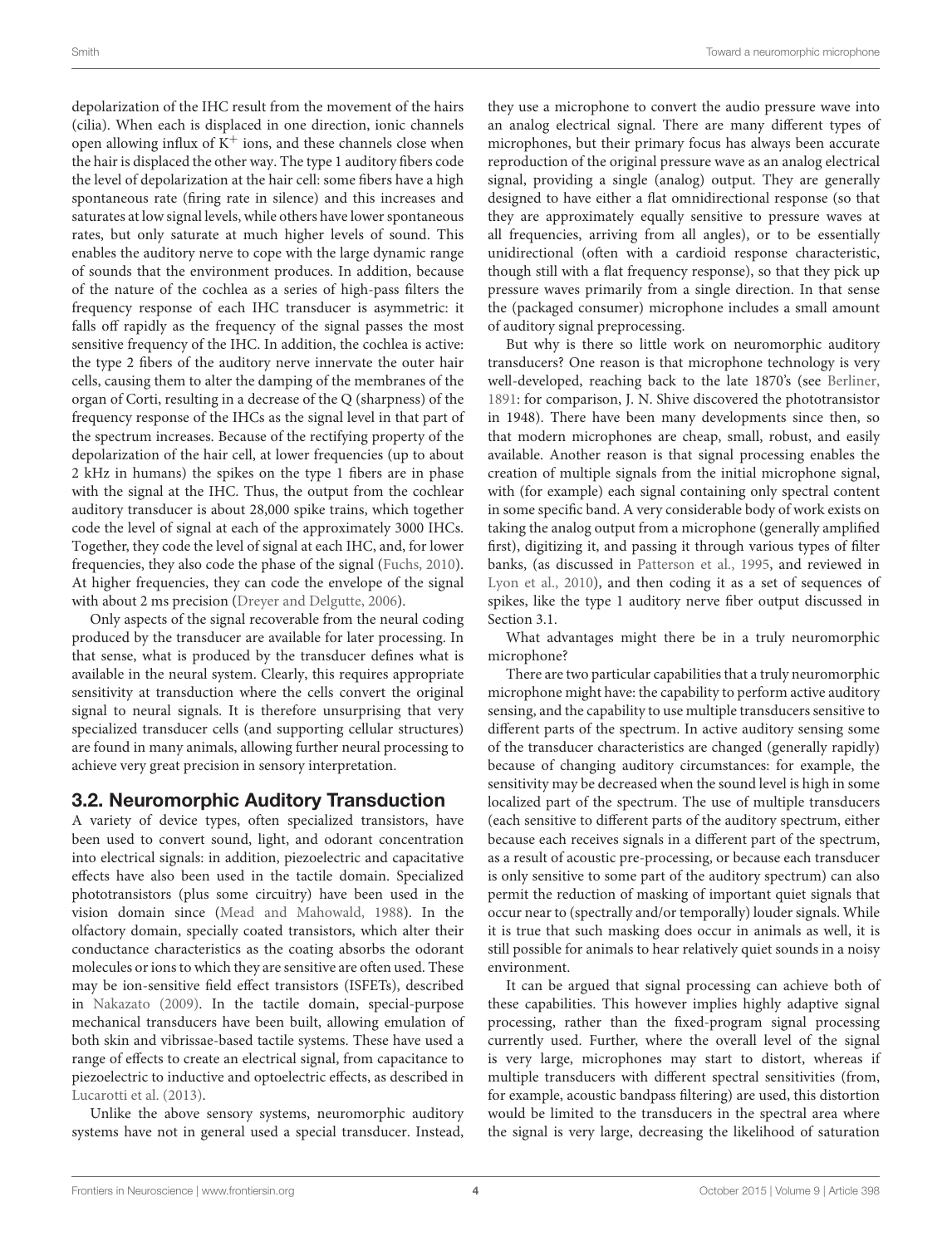or overload, and allowing signals in other parts of the spectrum to be analyzed correctly. Modern digital signal processing is fast, but using acoustic pre-processing in conjunction with multiple transducers each with different spectral characteristics will have minimal latency. Further, given that each transducer is low power, reducing the amount of digital signal processing will reduce the power consumption of the system. Another advantage is parallelism: a multi-transducer neuromorphic microphone produces a parallel output, which is already divided up for processing in parallel. Where there are concurrent sounds (and this is the normal situation), recombination of (cues from) signals might be easier if there is parallelism in the sound representation right from the start.

For echolocating (sonar) systems, processing of the reflected signals needs to be very fast, so that the reduction in signal processing time due to spectral analysis in the transducer becomes more important.

What form might a neuromorphic microphone take? **[Figure 2](#page-4-0)** provides a schematic. If we are to use multiple transducers, then the acoustic processing must either translate the spectral distribution of the sound into a spatial distribution (this is what happens inside the cochlea, with the sensors being spread along the basilar membrane/tectorial membrane along the length of the cochlea), or each transducer must be responsive only to part of the spectrum. We can then place the transducers at appropriate locations, and produce an output from each, which might be an electrical signal following the pressure wave, or might be coded, as a sequence of events. But how might this be achieved in an engineering implementation?

# <span id="page-4-1"></span>3.3. Toward Implementations of Neuromorphic Microphones

One strand of engineering implementations of neuromorphic microphones attempts to engineer a solution based directly on the cochlea and organ of Corti. Such physical cochlear modeling attempts to model the cochlea directly [as opposed to functional emulations, modeling the cochlea's effect, such as those of Patterson, Lyon, and Slaney [\(Slaney, 1988;](#page-9-11) [Patterson et al.,](#page-9-10) [1995\)](#page-9-10), or computer modeling of the cochlear mechanics in detail, reviewed in [Ni et al., 2014\]](#page-9-12). The earliest such work is by von Bekesy, (p. 522 et seq. of [Von Bekesy, 1960\)](#page-9-13) which uses pendula of different lengths suspended from a wire or rod. This model is much larger than the real cochlea, and was built to investigate the



<span id="page-4-0"></span>may be continuous, or into a number of discrete signals. These are then transduced (by a number of transducers), whose output may be an analog electrical signal, or may be a code for this signal, such as an event (or spike) based code. The control signals (red) change the nature of the microphone acoustic processing, enabling rapid adaptation of this pre-processing, and can also alter the precise characteristics of the transducers.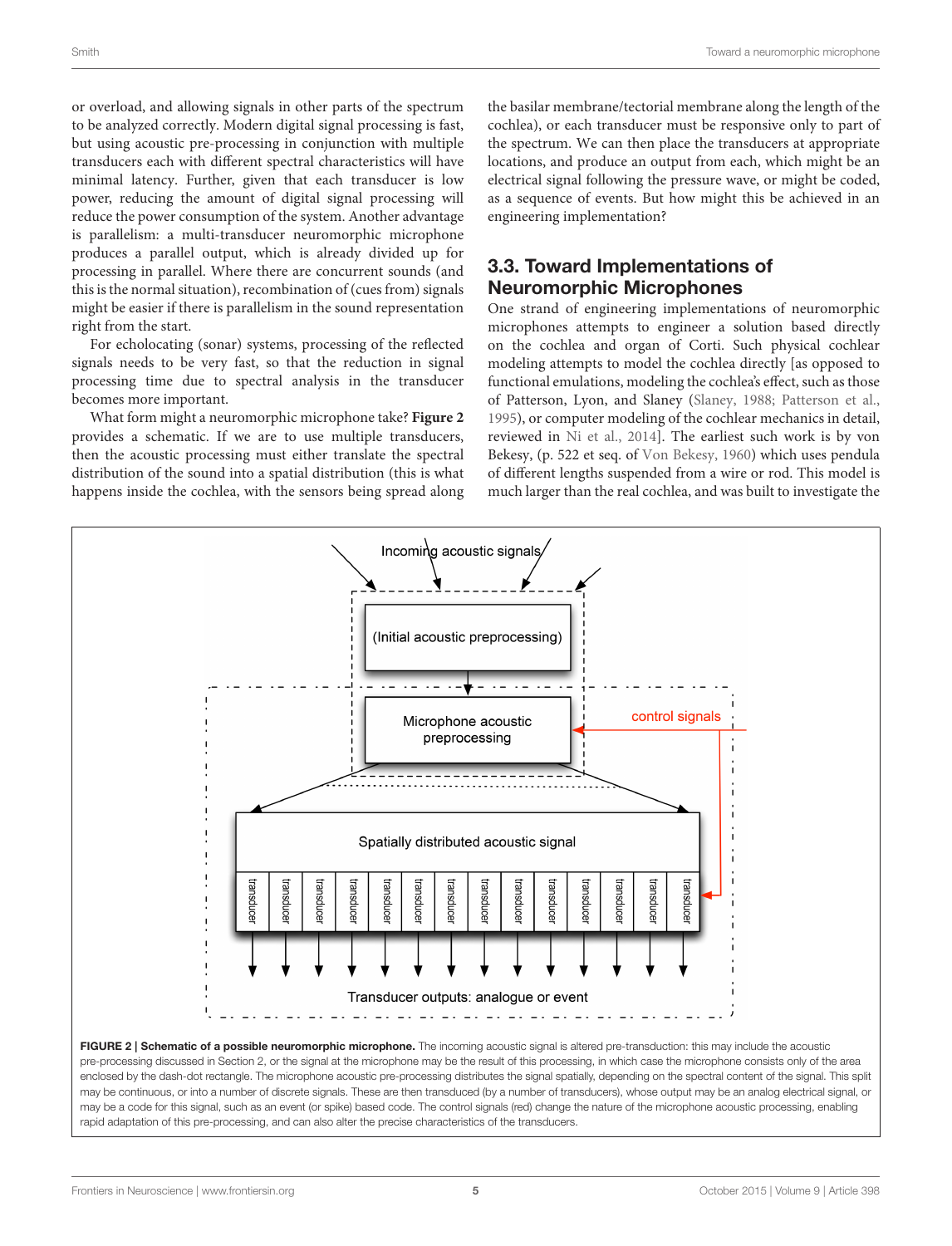behavior of a multi-element resonator, rather than as a directly usable cochlear model.

Building a realistic cochlear-based model implementing a multi-transducer microphone is difficult for a number of reasons. Firstly, the cochlea relies on a fluid-filled substrate and a relatively poorly understood active mechanism for spectral filtering, and secondly it uses tiny mechanotransducers (the cilia of the IHCs) which work through the opening and closing of ion channels.

A very considerable amount of work has been done on detailed computational modeling of a fluid-filled cochlea. Much of this work has been concerned with fluid mechanics. For example including both inner and outer hair cells shows that an adaptive Q-value for the filters is possible (see [Lim and Steele, 2002\)](#page-8-10); [Wang et al. \(2014\)](#page-9-14) show that such detailed modeling can provide accurate matching to experimental results. This work is aimed at better understanding of cochlear operation, rather than at creating a novel microphone.

There has been work on building such structures, with the history reviewed in [Chen et al. \(2006\)](#page-8-11). Chen identifies one particular challenge as being building "an isotropic BM [basilar membrane] with stiffness similar to biological material": silicon (and Si-compounds) are much stiffer than their biological counterparts. Another challenge identified is actually driving the system and observing its output. To achieve a low enough stiffness, [Haronian and MacDonald \(1999\)](#page-8-12) use an array of micromachined beams (their patent covers both a MEMS based frequency separator, and an artificial cochlea), and (Tanaka et al., [1998\)](#page-9-15) use a micromachined silicon fishbone-like structure which they drive acoustically and measure piezoelectrically. [Wittbrodt et al. \(2006\)](#page-9-16) model the BM of the cochlea with a composite of polyimide and transverse ribs emulating the mechanical properties of the BM. Pressure waves are applied hydro-mechanically, and the movement is read using a laser vibrometer. [White and Grosh \(2005\)](#page-9-17) test a silicon nitride  $(Si<sub>3</sub>N<sub>4</sub>)$ membrane, using vapor deposition: in 2006 [\(White and Grosh,](#page-9-18) [2006\)](#page-9-18) built a BM from a stacked thin film structure using  $Si<sub>3</sub>N<sub>4</sub>/SiO<sub>2</sub>/Si<sub>3</sub>N<sub>4</sub>$  with additional metallization (Au and Cr) to enable optical detection of movement. In 2008, [White et al.](#page-9-19) [\(2008\)](#page-9-19) report using the composite membranes with a fluid-filled chamber. They drive this at 100 dB acoustically, and measure vibration using an electrostatic/capacitative technique: this is a real microphone, but with very low sensitivity. [Chen et al.](#page-8-11) [\(2006\)](#page-8-11) builds an actual-size cochlea, with a metallized PVDF membrane. This is driven acoustically and measured with a laser vibrometer. They get good agreement on a number of measurements with the real cochlea. Again, the aim in these works is primarily understanding cochlea operation, rather than building a neuromorphic microphone, although [\(White et al.,](#page-9-19) [2008\)](#page-9-19) does produce a microphone which could be extended to have multiple transducers.

How might one produce a cochlear modeled microphone that actually has multiple transducers, sensitive to different parts of the spectrum, like the organ of Corti, but is practical to fabricate?

One possibility is based on an inverse harp (described as an "inverse piano" in [Reichenbach et al., 2012\)](#page-9-20): a harp has many strings, tuned chromatically over a number of octaves, plucked by the player to produce sound. However, in the inverse harp, instead of plucking the strings to produce sound, sound is played to the harp, and the energy content near the resonant frequency of each string causes that string to vibrate. This is then picked up by an array of magnetic pick-ups if the strings are ferromagnetic, (or could be optical if not). This would produce a multielement sound transducer which can be driven directly, with the output captured directly. This would be inconveniently large, particularly for low frequencies, since these require long strings. Such a multi-element microphone has an additional problem, in that the strings will also respond to harmonics of their resonant frequencies. The BM in the organ of Corti is more sophisticated because the signal received at the different transducers has already had the higher frequency elements removed due to the nature of the traveling wave in the cochlea. This means that each resonator does not receive signals at higher frequencies resulting in a very sharp roll-off in sensitivity with frequency, as discussed in Section [3.1.](#page-2-1) It is as though the signal was applied initially at the shortest string, and what was not absorbed at that string was passed on to the next string. This provides an alternative form of neuromorphic microphone to the one in **[Figure 2](#page-4-0)**, in that the acoustic pre-processing takes place at the string (resonator) rather than being the result of spatial distribution of energy from different parts of the spectrum.

What form should the output from such a multi-element transducer take? Standard microphones produce an analog signal accurately reflecting the pressure wave, as captured by the membrane in the microphone. Is it necessary to produce a large number of these in a multi-element microphone? Nature suggests not: the signal transferred by the (type 1 fibers of the) auditory nerve is a spike coding, as noted in Section [3.1.](#page-2-1) Signal strength is coded by the spiking rate over sets of these fibers: for each IHC, different fibers have different signal levels at which they start to fire and at which they fire at their maximal (saturating) rate, enabling each fiber to code part of a larger dynamic range.

Coding sound using an engineering approximation of this has been used in speech interpretation, originally in [Ghitza \(1986\)](#page-8-13), and sound feature analysis for source location and musical instrument identification (see [Smith and Fraser, 2004;](#page-9-21) Smith and Collins, [2007;](#page-9-6) [Newton and Smith, 2012\)](#page-9-22). In these systems, multiple spike trains are used for each section of the spectrum, with each spike coding the time of a positive-going zero-crossing of the signal. Spikes are generated only when the signal level in the half-cycle (calculated as  $\frac{1}{2f_s}$  where  $f_s$  is the center frequency) exceeds a threshold, and the thresholds for the different spike trains are set as a geometric series, resulting in a logarithmic response. Although this might appear to lose information, there is good evidence that it is quite possible to resynthesize a good quality audio signal from this type of representation as shown in [Pahar \(2015\)](#page-9-23). [Ghitza \(1986\)](#page-8-13) found that this coding was effective in improving speech recognition, [Smith and Fraser \(2004\)](#page-9-21) found it useful for onset detection, [Smith and Collins \(2007\)](#page-9-6) found it effective for source location in noisy reverberant environments, and [Newton and Smith \(2012\)](#page-9-22) used it for musical instrument classification.

Designing multi-element neuromorphic transducers that include spike based output has been attempted, primarily for cochlear implants. [Kim et al. \(2011\)](#page-8-14) designed a finite element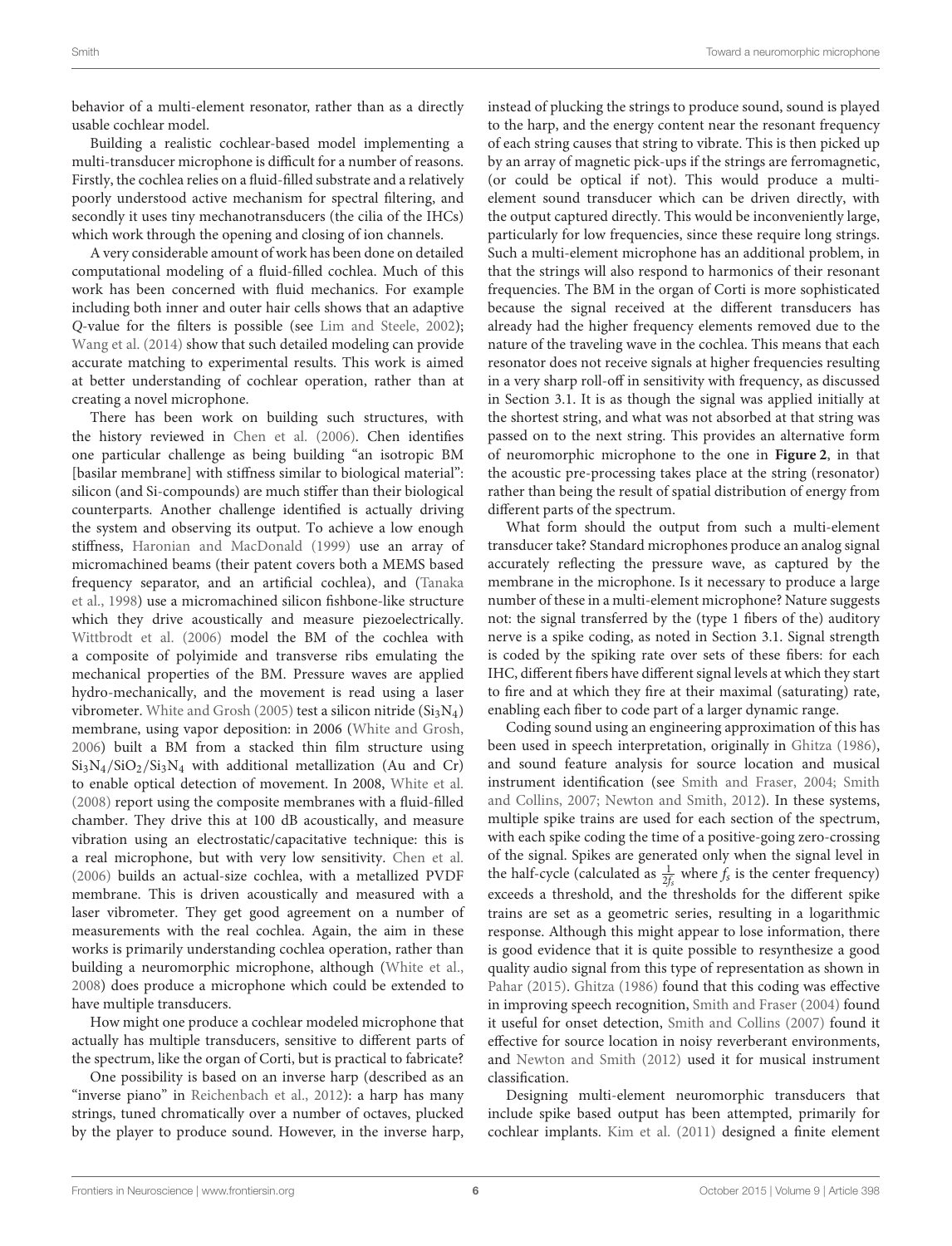model of the cochlea and BM, modeling it in COMSOL, with a Si3N<sup>4</sup> and polyimide BM model, and using a ZnO piezoelectric nanowire to produce output. [Inaoka et al.](#page-8-15) [\(2011\)](#page-8-15) developed a basilar-membrane like piezoelectric membrane which was implanted into a guinea pig cochlea. In addition to laser vibrometry used to measure displacement, piezoelectric output of up to 5 mV was generated in response to sound at 100 dB. Both of these studies are aimed at building an implantable device. [Shintaku et al. \(2013\)](#page-9-24) have developed a BM system that they call a bionic auditory membrane, building on [Inaoka et al. \(2011\)](#page-8-15). Though the eventual aim is piezoelectric signal generation, in this work, they have produced a 64 element array of beams from 4 to 142 µM in thickness. Laser vibrometry shows that these do respond to sound, though at 33 kHz for the 680 µM long beam.

Work done jointly by the author and the Integrated Micro and Nano System group at Edinburgh University attempted to combine MEMS and CMOS technology to produce a set of micromachined beams which acted as the gates of resonant gate transistors (RGFETs). Conceptually, beams would vibrate at a range of frequencies, and RGFETs would be placed to pick up this vibration and amplify it (see [Koickal et al., 2011\)](#page-8-16). It proved difficult to integrate the technologies although advances were made in the creation of long narrow beams (as discussed in [Mastropaolo et al., 2012\)](#page-9-25). It appeared that the stiffness of the beams, and tension in them after manufacture meant that driving the system acoustically to create measurable results proved impossible.

It is clear that considerable work still needs to be done to build a usable device, and this is discussed further in Section [5.](#page-7-0)

A different approach is to model a different type of ear. The ear of the parasitoid fly Ormia ochracae has been modeled, partly because it is so good at locating particular sounds [namely cricket stridulations (sounds)]. Ecologically, this is the sound it is particularly interested in. At least two different groups have developed MEMS based structures modeling this structure, which consist of two interconnected tympani, where the interconnection amplifies the difference in response. [An et al.](#page-8-17) [\(2009\)](#page-8-17) and [Liu et al. \(2013\)](#page-8-18) use MEMS technology to model its two interconnected tympani, and use their model to understand the nature of the sensitivity of the fly system, building it to demonstrate the capabilities. Liu's group claim a 2◦ accuracy for a specific signal, namely an 8 kHz sine wave.

#### <span id="page-6-0"></span>4. POST-TRANSDUCTION PROCESSING

A great deal of what animal brains do can be considered as postprocessing of transduced sensory data. We briefly review what transduction in the auditory system (animal and synthetic) needs to be able to provide for this post-processing, and then consider the same question for neuromorphic systems.

## 4.1. Post-transduction Processing for Animal Audition

All animal sensory systems use post-transduction processing: it is ecologically critical, and often extremely sophisticated, because it has to discover what is important for the animal from the signal. For audition, as for vision, this often means discovering, locating, identifying, and tracking objects, particularly those that might be prey, partners, or predators. As has been discovered by designers of artificial vision systems, this can be very difficult, particularly since vision has to cope with very variable illumination levels and shadows.

For auditory processing the nature of the processing (though not its sophistication) is different, because the cues for location and grouping of the energy that relates to a particular auditory source are very different, as discussed in Section [2,](#page-1-1) as is evidenced by the range and complexity of the nuclei of the auditory brainstem and mid-brain. These include specialized neural circuitry such as the giant synapses of the calyx of Held, and specific brainstem nuclei that appear to code ITD (the medial superior olive), and IID (the lateral superior olive) [\(Pickles,](#page-9-26) [2013\)](#page-9-26). Unlike the situation in vision, it is the sound sources that need to be identified (and the reflections largely ignored, at least for the where task), rather than the light reflections that need to be identified in a way independent of the light sources.

Here, we are concerned with how auditory processing (or at least data modification) pre-transduction, and transduction techniques can provide a sufficiently rich signal for posttransduction processing. We are also interested in the feedback to the auditory periphery, since virtually all animal sensory systems include such feedback.

## 4.2. Post-transduction Neuromorphic Auditory Processing

The aim of auditory neuromorphic post-processing depends on the application, but will include the "what and where" tasks: what is the sound source, and where is it? For locating sound sources, maintaining information about the precise timing of the signal is important. This is clearly the case for the ITD. For the IID, sub-millisecond precision is not important, but because of the rapid rate of change in wideband signals, comparison of spectral data between microphones still requires temporal accuracy. Sound source separation (in the sense of interpreting the sound source of interest, rather than solving the whole cocktail party problem) may also require information on the fine time structure of sounds, so that spectral elements with common onset, or common envelope, or common movement can be grouped together. It is therefore critical that neuromorphic auditory transduction maintains fine time structure. Auditory signals cover a wide dynamic range, and this means that the transducer also must be able to cope with a wide range of signal strengths.

There is a considerable amount of neuromorphic work on post-transduction processing, however, what is meant by posttransduction depends on the nature of the transducer output. When microphones are used for transduction, only a single signal is produced by each one and this follows the pressure wave at the microphone. As noted in Section [3.2,](#page-3-0) microphones often have a wide dynamic range (as this is crucial for their more common application in sound reproduction), and a flat frequency response. The signal available for post-processing therefore is more akin to that arriving at the eardrum of an animal, than the multiple sets of spike events actually sent to the brainstem along the auditory nerve. Thus, the initial post-transduction processing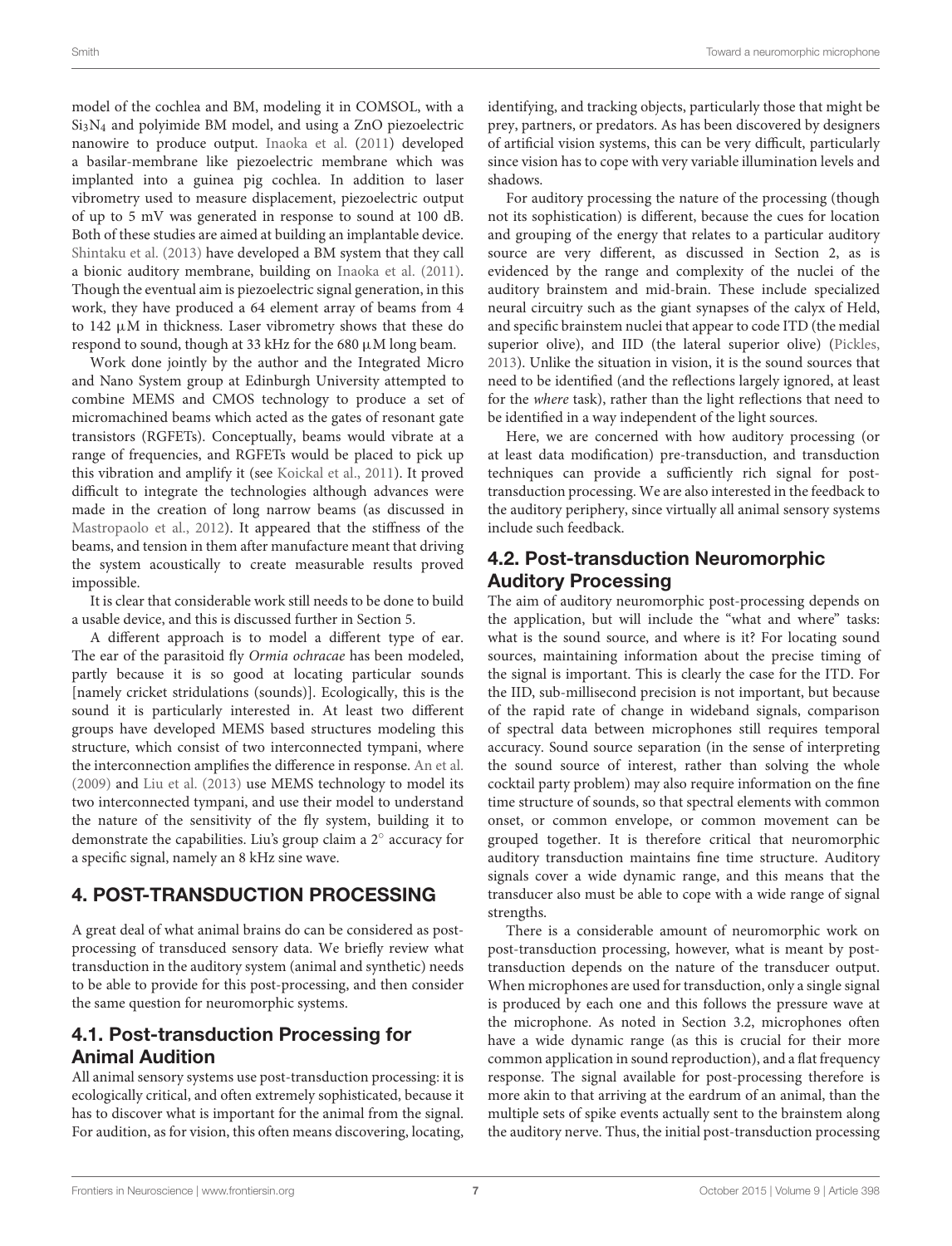applied is generally multi-band bandpass filtering, modeling the pre-transduction processing carried out by the cochlea in animals, starting from [Lazzaro and Mead \(1989\)](#page-8-19), and continuing through the more recent systems including [van Schaik \(1997\)](#page-9-27), [Liu et al. \(2010\)](#page-8-20), and reviewed in detail in [Liu et al. \(2014\)](#page-8-21). Such systems can maintain the fine time-structure of the sound in each bandpass channel. This contrasts with the (generally softwarebased) computation of fast Fourier transforms and then melfrequency cepstral coefficients (MFCC) by the speech recognition community who seem happy to discard the fine time-structure of the signal. This loses information critical both for source separation and for source location.

The cochlea is clearly more than a linear bandpass filter, and its active characteristics (for example, changes in response and alterations in filter selectivity with sound level) are included in the neuromorphic post-processing (of microphone based input) in the work of van Schaik's group [\(Fragnière et al., 1997;](#page-8-22) Hamilton et al., [2008\)](#page-8-23). There is a detailed review of this in [Liu et al. \(2014\)](#page-8-21). This work also maintains fine time structure, making its output more applicable to sound location finding, and sound streaming.

The animal cochlea (and presumably any multi-transducer system) also maintains fine time structure: in the case of the cochlea, the output from the transducers are events (i.e., action potentials on the auditory nerve type 1 fibers). Although it is clear that sound source direction is computed in the auditory brainstem in the lateral and superior medial olives, and it appears that attention to the foreground auditory signal is assisted, if not achieved, by the processing in the auditory brainstem and mid-brain (inferior colliculus in particular; [Pickles, 2013\)](#page-9-26), the precise mechanisms by which this is achieved are not known. Neuromorphic models of brainstem and midbrain processing therefore produce outputs that model the spectrotemporal receptive field properties produced by specific cell types, rather than signals that are known to be critical in the sound source location or separation problems.

Post-transduction processing that is also post-transduction in the animal system (and models brainstem or mid-brain outputs) is implemented neuromorphically in a number of papers: Fragniere and van Schaik detect amplitude modulation using a model of inferior colliculus mid-brain neurons (see [van Schaik, 1997;](#page-9-27) [van Schaik et al., 1998\)](#page-9-28), and [Glover et al.](#page-8-24) [\(1998\)](#page-8-24) use a model based on the onset cells of the brainstem cochlear nucleus to detect onsets. [van Schaik et al. \(2010\)](#page-9-29) note that such neuromorphic processing is essentially modeling the different characteristics of specific types of brainstem cells most frequently in the cochlear nucleus, which is where the type 1 fibers of the auditory nerve terminate. As a result, one is really modeling different conductances, and neuron shapes, as well as the network interconnecting them. Feeding back the results of post-transduction processing to alter the characteristics of the earlier components (pre-transduction processing, transducers, and filters) does not appear to have been implemented, although many neuromorphic filter banks adjust their selectivity depending on the signal level locally [\(Liu et al., 2014\)](#page-8-21).

One can argue that the whole of the work on speech recognition using MFCCs is a form of post-transduction processing, but calling it neuromorphic seems inappropriate, because it is neither implemented in a neurophysiologically plausible way nor is its design directly influenced by biology.

## <span id="page-7-0"></span>5. DISCUSSION

For sound, neuromorphic pre-processing (in the sense of reflectors etc. linearly altering the signal before the transducer), and neuromorphic post-processing (in the sense of circuitry that processes the signal after transduction), are already in existence for research auditory neuromorphic systems. The accessibility of cheap yet effective microphones has meant that the transduction stage has relied on these, unlike the transduction stages of other sensory neuromorphic systems. Recent developments in novel auditory transducers have been led by attempts to understand cochlear operation, and to create small low power systems that can be implanted to improve the effectiveness of cochlear implants. However, so far these have not found their way into research auditory neuromorphic systems.

Yet there are advantages to be gained by using neuromorphic microphones apart from understanding cochlear operation and biomedical engineering. Using a set of transducers that perform spectral separation directly removes the need for some of the post-transducer signal processing, resulting in a drop both in power consumption and latency. High-speed signal processing means that this latency is small (though there is a price in power to pay for this) but still important particularly when

- trying to alter the pre-transducer processing in the light of (e.g.,) sudden loud sounds interfering with speech
- trying to use an echolocating or echo based environment mapping system.

Using multiple transducers also means that one has the choice of attenuating or amplifying each of them independently (hence providing an extra mechanism for active auditory sensing), and of combining their outputs to emphasize or attenuate particular parts of the spectrum.

Which technologies might be best for neuromorphic auditory transducers is not yet clear. A technique that separates out the spectral content of the signal is required, but whether this should be a basilar-membrane like system, as used by [Inaoka et al. \(2011\)](#page-8-15) and [Shintaku et al. \(2013\)](#page-9-24), or as modeled by [Kim et al. \(2011\)](#page-8-14) and [Wang et al. \(2014\)](#page-9-14), or a set of independent resonators as suggested by [Koickal et al. \(2011\)](#page-8-16) is not clear. Although MEMS technology can be combined with CMOS, adding liquids to this mix makes fabrication difficult, so that directly modeling the cochlea looks to be a difficult way forward. Some method for integrating the acoustic system that spreads out the spectrum over space and is integrated with a transducer array is required. At the same time it needs to have both sufficient sensitivity, and the capability for dealing with signals over a wide dynamic range.

As noted in Section [3.3,](#page-4-1) each transducer does not need to generate a precise rendering of the signal, but can provide an event or spike-based output capturing both phase (and hence fine time-structure) and signal amplitude, possibly using the technique described in Section [3.3.](#page-4-1) To generate a spiking output, one might either process the analog signals from each transducer, or else attempt to generate spikes directly using a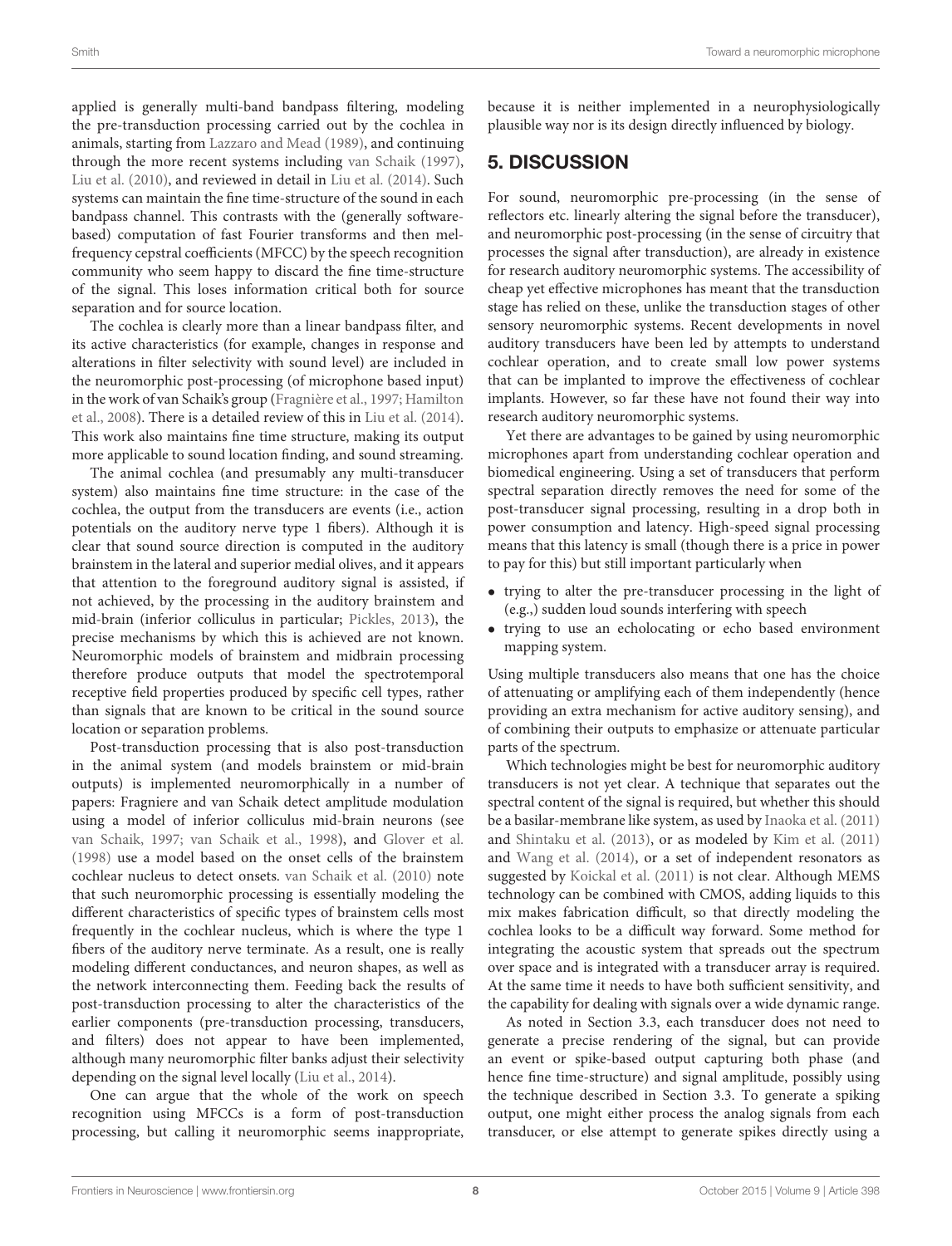piezo-electric element. Such phase-locked event (spike) based codes maintain fine time-structure without overhead. This can be particularly useful in sound streaming, where precise signal timing (see [Brown and Wang, 2006\)](#page-8-25) provides cues for sound streaming. Spike based outputs also produce less data, and multiple transducer outputs provide the data in a form that is ready for parallel processing.

There is currently considerable interest in new technologies for auditory processing, whether for wearable hearing aids, cochlear implants, or for use in autonomous robots. There are considerable differences in the requirements for hearing aids (of whatever sort) and for hearing for autonomous systems, because the former imply some form of re-synthesis of the signal, whereas the latter interpret the signal, without recourse to reconstructing it. However, where one wishes to re-synthesize only the foreground sound (or sound source of interest) in a hearing aid, rapid signal separation (an aspect of sound interpretation) is required, and this often entails using the fine time structure of the signal.

#### **REFERENCES**

- <span id="page-8-17"></span>An, P., Yuan, W., and Ren, S. (2009). MEMS biomimetic acoustic pressure gradient sensitive structure for sound source localization. Sensors 9, 5637–5648. doi: 10.3390/s90705637
- <span id="page-8-8"></span>Berliner, E. (1891). Combined Telegraph and Telephone. Alexandria; Virginia: US Patent Office. Available online at:<http://www.google.com/patents/US463569>
- <span id="page-8-25"></span>Brown, G. J., and Wang, D. (2006). "Neural and perceptual modelling," in Computational Auditory Scene Analysis, eds D. Wang and G. J. Brown (Piscataway, NJ: IEEE Inc.), 351–387.
- <span id="page-8-11"></span>Chen, F., Cohen, H. I., Bifano, T. G., Castle, J., Fortin, J., Kapusta, C., et al. (2006). A hydromechanical biomimetic cochlea: experiments and models. J. Acoust. Soc. Am. 119, 394. doi: 10.1121/1.2141296
- <span id="page-8-26"></span>Choi, H. S., Hur, S., and Lee, Y.-H. (2012). Mems Microphone Using a Graphene Membrane and Method for Manufacturing Same. Geneva: World patent.
- <span id="page-8-6"></span>Dreyer, A., and Delgutte, B. (2006). Phase locking of auditory-nerve fibers to the envelopes of high-frequency sounds: implications for sound localization. J. Neurophysiol. 96, 2327–2341. doi: 10.1152/jn.00326.2006
- <span id="page-8-22"></span>Fragnière, E., van Schaik, A., and Vittoz, E. (1997). Design of an analogue VLSI model of an active cochlea. Analog Integr. Circuits Signal Process. 12, 19–35.
- <span id="page-8-5"></span>Fuchs, P. (2010). Oxford Handbook of Auditory Science: The Ear. Oxford, UK: Oxford University Press.
- <span id="page-8-13"></span>Ghitza, O. (1986). Auditory nerve representation as a front-end for speech recognition in a noisy environment. Comput. Speech Lang. 1, 109–131.
- <span id="page-8-24"></span>Glover, M. A., Hamilton, A., and Smith, L. (1998). "Analog VLSI integrate and fire neural network for clustering onset and offset signals in a sound segmentation system," in Neuromorphic Systems: Engineering Silicon from Neurobiology. Progress in Neural Processing, Vol. 10, eds L. S. Smith and A. Hamilton (Singapore; New Jersey; London; Hong Kong: World Scientific), 238–250.
- <span id="page-8-27"></span>Grady, E., Mastropaolo, E., Chen, T., Bunting, A., and Cheung, R. (2014). Low frequency graphene resonators for acoustic sensing. Microelectr. Eng. 119, 105–108. doi: 10.1016/j.mee.2014.02.036
- <span id="page-8-2"></span>Graham, B. P., Wong, A., and Forsythe, I. D. (2001). A computational model of synaptic transmission at the calyx of Held. Neurocomputing 38, 37–42. doi: 10.1016/S0925-2312(01)00476-3
- <span id="page-8-23"></span>Hamilton, T. J., Jin, C., van Schaik, A., and Tapson, J. (2008). An Active 2-D Silicon Cochlea. IEEE Trans. Biomed. Circuits Syst. 2, 30–43. doi: 10.1109/TBCAS.2008.921602
- <span id="page-8-12"></span>Haronian, D., and MacDonald, N. C. (1999). Microelectromechanics-based Frequency Signature Sensor. US Patent Office.

Biological inspiration need not be mammalian. Insects like Ormia Ochracea provide a very different model of hearing, although they tend to be specialized for specific tasks. In addition, novel materials that could provide better membranes for MEMS such as graphene are being investigated (see [Choi et al., 2012;](#page-8-26) [Grady et al.,](#page-8-27) [2014\)](#page-8-27), and these may provide more compliant and better conductive membranes, and hence become an interesting way forward.

#### ACKNOWLEDGMENTS

Thanks are due to Andrew Abel for reading an early draft of this manuscript, and to the reviewers for helping to improve it.

#### FUNDING

The UK EPSRC grant G062609 funded some of this work.

- <span id="page-8-1"></span>Horiuchi, T. K. (2005). "Seeing" in the dark: neuromorphic VLSI modeling of bat echolocation. IEEE Signal Process. Mag. 22, 134–139. doi: 10.1109/MSP.2005.1511833
- <span id="page-8-15"></span>Inaoka, T., Shintaku, H., and Nakagawa, T. (2011). "Piezoelectric materials mimic the function of the cochlear sensory epithelium," in Proceedings of the 11th International Symposium on Hearing (Nottingham, UK), 18390–18395.
- <span id="page-8-4"></span>Kandel, E. R., Schwartz, J. H., Jessell, T. M., and Siegelbaum, S. A. (2012). Principles of Neural Science. New York, NY: McGraw Hill.
- <span id="page-8-14"></span>Kim, W. D., Lee, J. H., Choi, H. S., and Park, J. S. (2011). "Design of a totally implantable artificial cochlea mimicking the human hearing mechanism," in Springer Proceedings in Physics, eds M.-W. Han and J. Lee (Berlin: Springer), 67–75.
- <span id="page-8-16"></span>Koickal, T. J., Latif, R., Gouveia, L., Mastropaolo, E., Wang, S., Hamilton, A., et al. (2011). "Design of a spike event coded RGT microphone for neuromorphic auditory systems," in 2011 IEEE International Symposium on Circuits and Systems (ISCAS) (Rio de Janeiro: IEEE), 2465–2468.
- <span id="page-8-3"></span>Kounitsky, P., Rydell, J., Amichai, E., Boonman, A., Eitan, O., Weiss, A. J., et al. (2015). Bats adjust their mouth gape to zoom their biosonar field of view. Proc. Natl. Acad. Sci. U.S.A. 112, 6724–6729. doi: 10.1073/pnas.1422843112
- <span id="page-8-19"></span>Lazzaro, J., and Mead, C. (1989). A silicon model of auditory localization. Neural Comput. 1, 47–57.
- <span id="page-8-10"></span>Lim, K.-M., and Steele, C. R. (2002). A three-dimensional nonlinear active cochlear model analyzed by the WKB-numeric method. Hear. Res. 170, 190–205. doi: 10.1016/S0378-5955(02)00491-4
- <span id="page-8-0"></span>Liu, S.-C., and Delbruck, T. (2010). Neuromorphic sensory systems. Curr. Opin. Neurobiol. 20, 288–295. doi: 10.1016/j.conb.2010.03.007
- <span id="page-8-20"></span>Liu, S.-C., van Schaik, A., Minch, B., and Delbruck, T. (2010). "Event-based 64-channel binaural silicon cochlea with Q enhancement mechanisms," Proceedings of 2010 IEEE International Symposium on Circuits and Systems (ISCAS) (Paris), 2027–2030.
- <span id="page-8-18"></span>Liu, H., Currano, L., Gee, D., Helms, T., and Yu, M. (2013). Understanding and mimicking the dual optimality of the fly ear. Nat. Sci. Rep. 3:2489. doi: 10.1038/ srep02489
- <span id="page-8-21"></span>Liu, S.-C., Delbruck, T., Indiveri, G., and Douglas, R. J. (2014). "Silicon cochleas," in Event-based Neuromorphic Systems, eds S.-C. Liu, T. Delbruck, G. Indiveri, A. Whatley, and R. J. Douglas (Chichester, UK: John Wiley and Sons), 1–20.
- <span id="page-8-7"></span>Lucarotti, C., Oddo, C. M., Vitiello, N., and Carrozza, M. C. (2013). Synthetic and bio-artificial tactile sensing: a review. Sensors 13, 1435–1466. doi: 10.3390/s130201435
- <span id="page-8-9"></span>Lyon, R. F., Katsiamis, A. G., and Drakakis, E. M. (2010). "History and future of auditory filter models," in Proceedings of 2010 IEEE International Symposium on Circuits and Systems (ISCAS) (Paris: IEEE), 3809–3812.